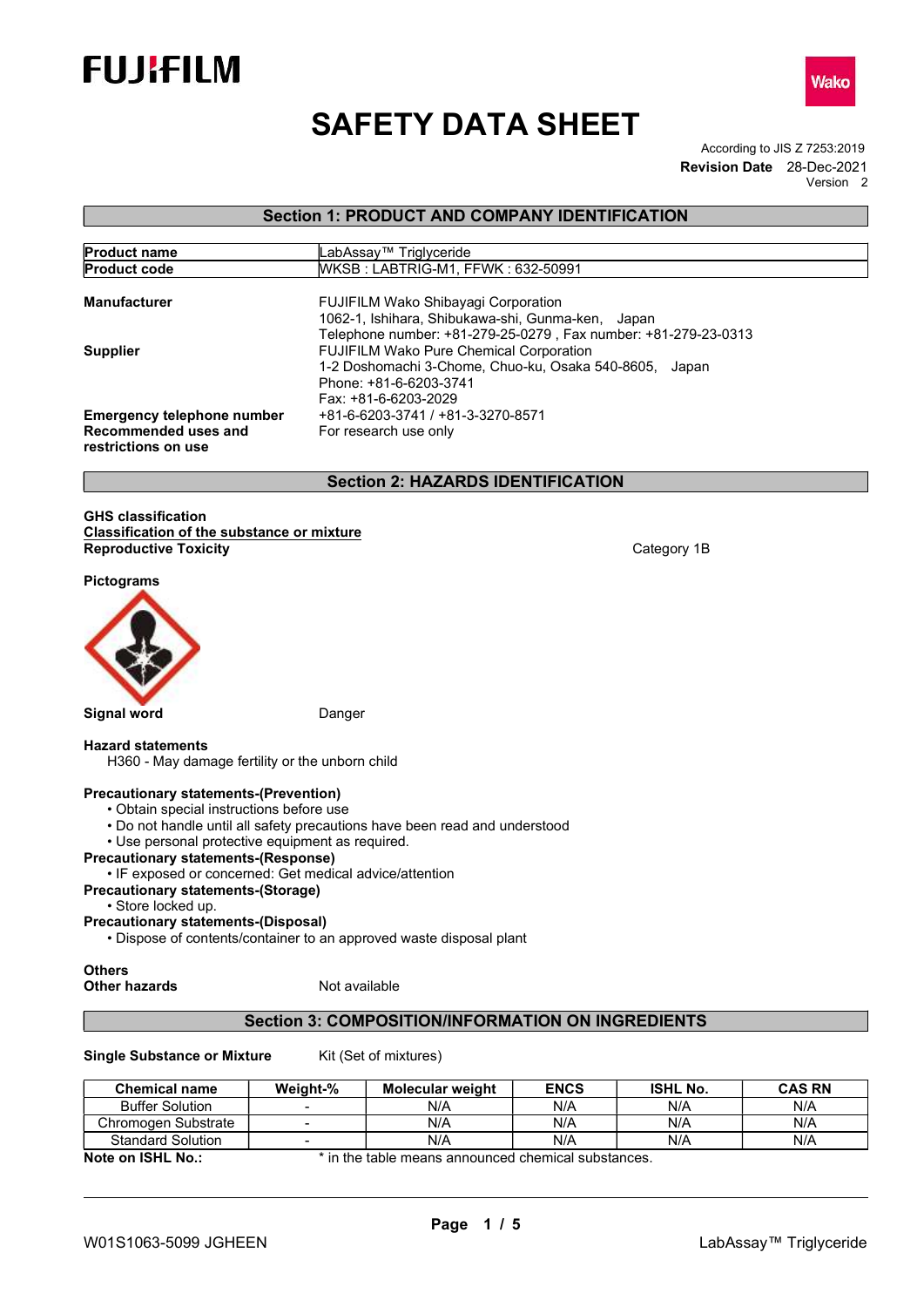# Impurities and/or Additives: Not applicable

Hazardous Component Sodium azide 0.05 %, 4-amino-2,3-dimethyl-1-phenyl-3-pyrazolin-5-one <1 %, Boric acid <1.0 % Substances Remarks: The composition considered to be hazardous are listed in the above. The remaining ingredients are not hazardous substances, or exist at below reportable level.

# Section 4: FIRST AID MEASURES

#### Inhalation

Remove to fresh air. If symptoms persist, call a physician.

Skin contact

Wash off immediately with soap and plenty of water. If symptoms persist, call a physician.

#### Eye contact

IF IN EYES: Rinse cautiously with water for several minutes. Remove contact lenses, if present and easy to do. Continue rinsing. Immediate medical attention is required.

#### Ingestion

Rinse mouth. Never give anything by mouth to an unconscious person. Call a physician or poison control center immediately. Do not induce vomiting without medical advice.

#### Protection of first-aiders

Use personal protective equipment as required.

# Section 5: FIRE FIGHTING MEASURES

#### Suitable extinguishing media

Water spray (fog), Carbon dioxide (CO2), Foam, Extinguishing powder, Sand

Unsuitable extinguishing media

No information available

# Specific hazards arising from the chemical product

Thermal decomposition can lead to release of irritating and toxic gases and vapors.

# Special extinguishing method

#### No information available Special protective actions for fire-fighters

Use personal protective equipment as required. Firefighters should wear self-contained breathing apparatus and full firefighting turnout gear.

# Section 6: ACCIDENTAL RELEASE MEASURES

# Personal precautions, protective equipment and emergency procedures

For indoor, provide adequate ventilation process until the end of working. Deny unnecessary entry other than the people involved by, for example, using a rope. While working, wear appropriate protective equipments to avoid adhering it on skin, or inhaling the gas. Work from windward, and retract the people downwind.

#### Environmental precautions

To be careful not discharged to the environment without being properly handled waste water contaminated.

# Methods and materials for contaminent and methods and materials for cleaning up

Absorb dry sand, earth, sawdust and the waste. Collect empty container that can be sealed.

# Recoverly, neutralization

No information available

# Secondary disaster prevention measures

Clean contaminated objects and areas thoroughly observing environmental regulations.

# Section 7: HANDLING AND STORAGE

#### Handling

## Technical measures

Avoid contact with strong oxidizing agents. Use with local exhaust ventilation.

#### **Precautions**

Do not rough handling containers, such as upsetting, falling, giving a shock, and dragging. Prevent leakage, overflow, and scattering. Not to generate steam and dust in vain. Seal the container after use. After handling, wash hands and face, and then gargle. In places other than those specified, should not be smoking or eating and drinking. Should not be brought contaminated protective equipment and gloves to rest stops. Deny unnecessary entry of non-emergency personnel to the handling area.

#### Safety handling precautions

Avoid contact with skin, eyes or clothing. Use personal protective equipment as required.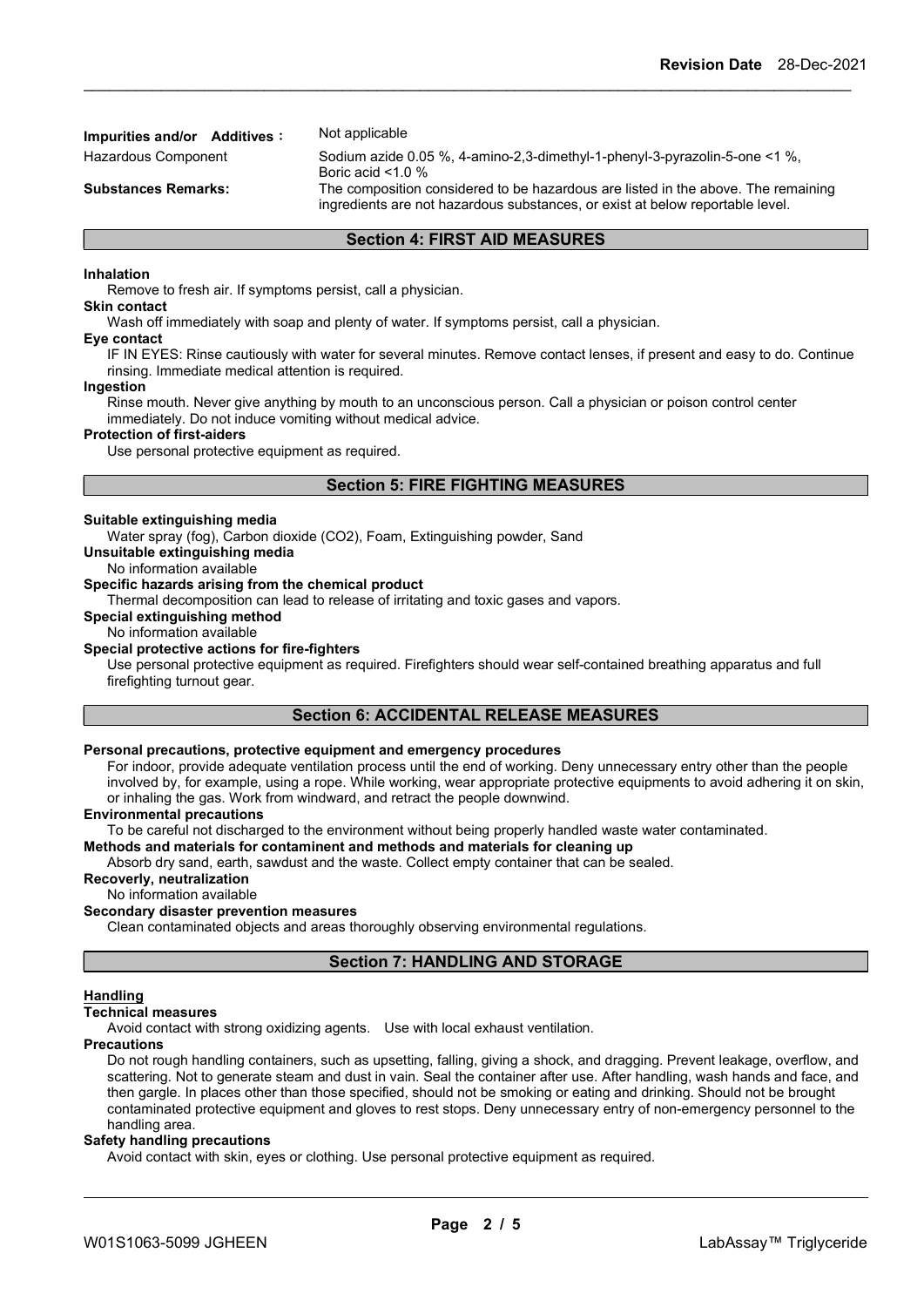Storage Safe storage conditions<br>Storage conditions Safe packaging material Incompatible substances Strong oxidizing agents

Store away from sunlight in a cool (2-10 °C) well-ventilated dry place.<br>Glass. Polvethvlene

#### Section 8: EXPOSURE CONTROLS/PERSONAL PROTECTION

#### Engineering controls

In case of indoor workplace, seal the source or use a local exhaust system. Provide the safety shower facility, and handand eye-wash facility. And display their position clearly.

Exposure limits This product, as supplied, does not contain any hazardous materials with occupational exposure limits established by the region specific regulatory bodies.

## Personal protective equipment **Respiratory protection** Protective mask Hand protection **Protection** Protection gloves Eye protection protective eyeglasses or chemical safety goggles Skin and body protection Long-sleeved work clothes General hygiene considerations

Handle in accordance with good industrial hygiene and safety practice.

#### Section 9: PHYSICAL AND CHEMICAL PROPERTIES

#### Form

| Appearance                                             | solid or liquid                          |
|--------------------------------------------------------|------------------------------------------|
| Odor                                                   | light, characteristic odor, or, Odorless |
| <b>Melting point/freezing point</b>                    | No data available                        |
| Boiling point, initial boiling point and boiling range | No data available                        |
| <b>Flammability</b>                                    | No data available                        |
| <b>Evaporation rate:</b>                               | No data available                        |
| Flammability (solid, gas):                             | No data available                        |
| Upper/lower flammability or explosive limits           |                                          |
| Upper:                                                 | No data available                        |
| Lower:                                                 | No data available                        |
| <b>Flash point</b>                                     | No data available                        |
| Auto-ignition temperature:                             | No data available                        |
| Decomposition temperature:                             | No data available                        |
| рH                                                     | No data available                        |
| <b>Viscosity (coefficient of viscosity)</b>            | No data available                        |
| <b>Dynamic viscosity</b>                               | No data available                        |
| <b>Solubilities</b>                                    | water: soluble.                          |
| n-Octanol/water partition coefficient: (log Pow)       | No data available                        |
| Vapour pressure                                        | No data available                        |
| <b>Specific Gravity / Relative density</b>             | No data available                        |
| Vapour density                                         | No data available                        |
| <b>Particle characteristics</b>                        | No data available                        |
|                                                        |                                          |

# Section 10: STABILITY AND REACTIVITY

**Stability Reactivity** No data available<br> **Chemical stability** Stable under reco Stable under recommended storage conditions. Hazardous reactions None under normal processing Conditions to avoid Extremes of temperature and direct sunlight Incompatible materials Strong oxidizing agents Hazardous decomposition products Carbon monooxide (CO), Carbon dioxide (CO2), Nitrogen oxides (NOx)

# Section 11: TOXICOLOGICAL INFORMATION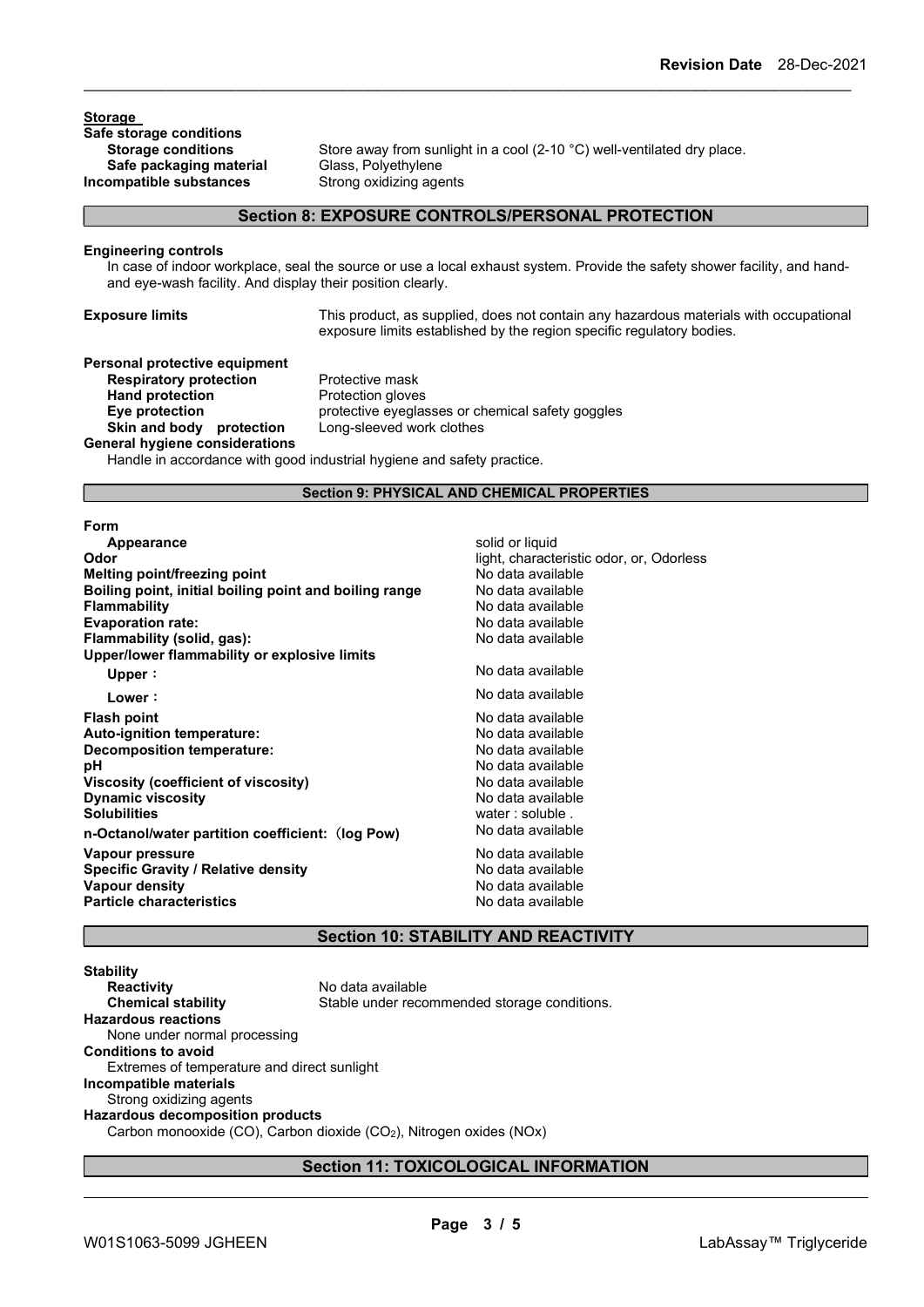| <b>Acute toxicity</b>                                                                                        |                          |                                            |                        |  |  |
|--------------------------------------------------------------------------------------------------------------|--------------------------|--------------------------------------------|------------------------|--|--|
| <b>Chemical name</b>                                                                                         | Oral LD50                | <b>Dermal LD50</b>                         | <b>Inhalation LC50</b> |  |  |
| 4-Aminoantipyrine                                                                                            | 1700 mg/kg (Rat)         | N/A                                        | N/A                    |  |  |
| <b>Skin irritation/corrosion</b>                                                                             |                          | No data available                          |                        |  |  |
| Serious eye damage/ irritation<br>Respiratory or skin sensitization<br><b>Reproductive cell mutagenicity</b> |                          | No data available                          |                        |  |  |
|                                                                                                              |                          | No data available                          |                        |  |  |
|                                                                                                              |                          | No data available                          |                        |  |  |
| Carcinogenicity                                                                                              |                          | No data available                          |                        |  |  |
| <b>Reproductive toxicity</b>                                                                                 |                          | No data available                          |                        |  |  |
| <b>STOT-single exposure</b>                                                                                  |                          | No data available                          |                        |  |  |
| <b>STOT-repeated exposure</b>                                                                                |                          | No data available                          |                        |  |  |
| <b>Aspiration hazard</b>                                                                                     |                          | No data available                          |                        |  |  |
|                                                                                                              |                          | <b>Section 12: ECOLOGICAL INFORMATION</b>  |                        |  |  |
| <b>Ecotoxicity</b>                                                                                           | No information available |                                            |                        |  |  |
| Other data                                                                                                   | No data available        |                                            |                        |  |  |
| <b>Persistence and degradability</b>                                                                         | No information available |                                            |                        |  |  |
| <b>Bioaccumulative potential</b>                                                                             | No information available |                                            |                        |  |  |
| <b>Mobility in soil</b>                                                                                      |                          | No information available                   |                        |  |  |
| Hazard to the ozone layer                                                                                    | No information available |                                            |                        |  |  |
|                                                                                                              |                          |                                            |                        |  |  |
|                                                                                                              |                          | <b>Section 13: DISPOSAL CONSIDERATIONS</b> |                        |  |  |

#### Waste from residues

Disposal should be in accordance with applicable regional, national and local laws and regulations. Contaminated container and contaminated packaging

Disposal should be in accordance with applicable regional, national and local laws and regulations.

| <b>ADR/RID</b><br>UN number<br>Proper shipping name:<br>UN classfication | Not regulated            |
|--------------------------------------------------------------------------|--------------------------|
| <b>Subsidiary hazard class</b>                                           |                          |
| Packing group                                                            |                          |
| <b>Marine pollutant</b>                                                  | Not applicable           |
| IMDG                                                                     | Not regulated            |
| UN number                                                                |                          |
| Proper shipping name:                                                    |                          |
| UN classfication                                                         |                          |
| <b>Subsidiary hazard class</b>                                           |                          |
| Packing group                                                            |                          |
| <b>Marine pollutant (Sea)</b>                                            | Not applicable           |
| Transport in bulk according to Annex II of                               | No information available |
| MARPOL 73/78 and the IBC Code                                            |                          |
| <b>IATA</b>                                                              | Not regulated            |
| UN number                                                                |                          |
| Proper shipping name:                                                    |                          |
| UN classfication                                                         |                          |
| <b>Subsidiary hazard class</b>                                           |                          |
| Packing group                                                            |                          |
| <b>Environmentally Hazardous Substance</b>                               | Not applicable           |
|                                                                          |                          |

# Section 14: TRANSPORT INFORMATION